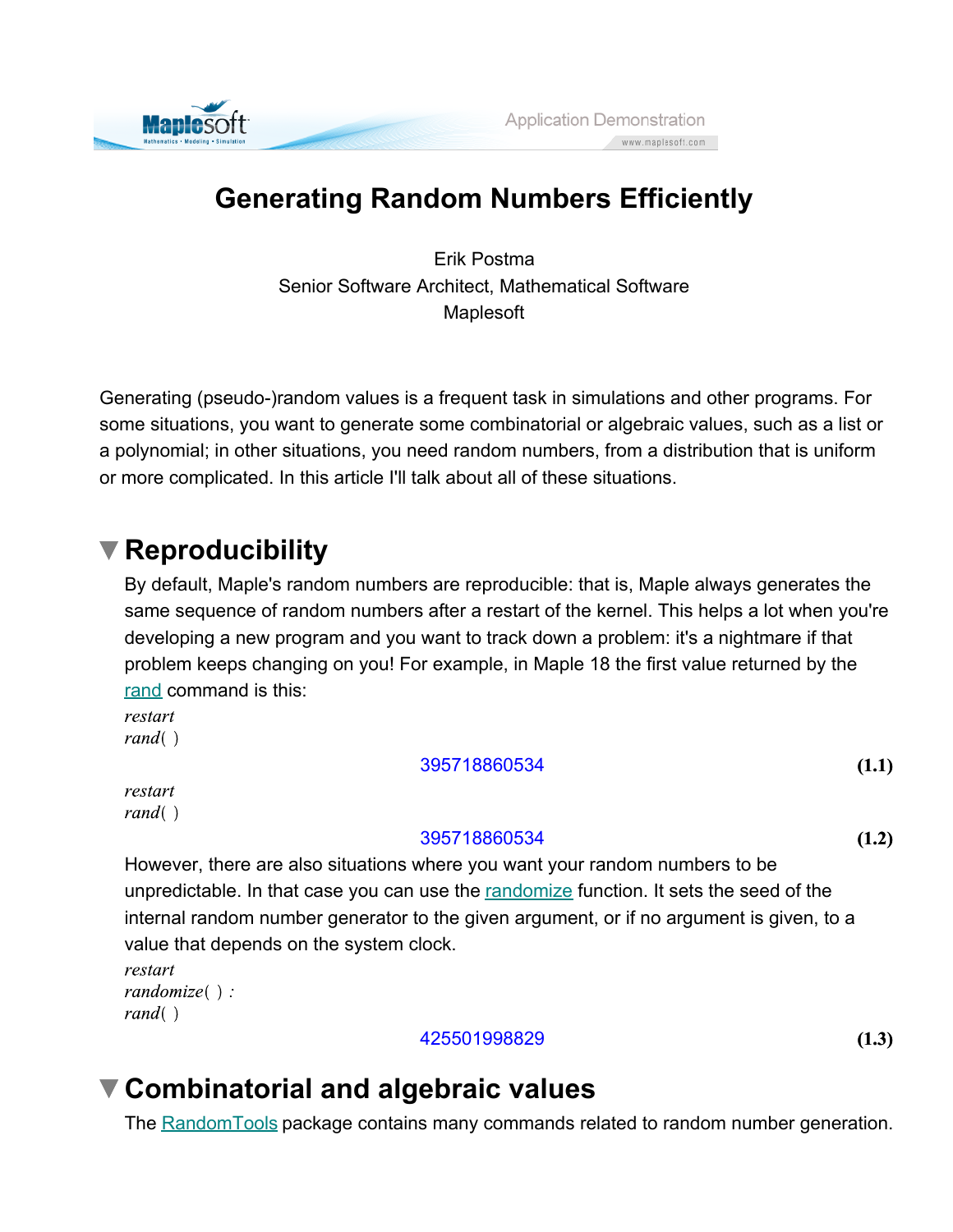In particular, it contains the Generate command: the easiest command for generating combinatorial and algebraic values. You give the command a so-called 'flavor' of random objects you are interested in, and it returns a value accordingly. One of the simplest examples is the integer 'flavor', used, for example, as follows to get an integer between  $-10$ and  $10$ :

 $-7$ 

 $with (RandomTools)$ : Generate('integer'('range' =  $-10$ .. 10))

Now that's not particularly interesting - but what makes this system powerful is that you can compose multiple flavors into what the documentation calls a structured flavor. That is, there exist 'higher level' flavors such as list: it will generate a list of a specified length, generating independent values according to a flavor you specify. (This is an idea that occurs in a number of situations in Maple -- we have structured types and structured verifications, as well.) For example, you can generate lists of five integers between  $-10$  and  $10$ , as follows: Generate('list'('integer'('range' =  $-10$ ... 10), 5))

$$
[9, -2, -9, -1, 4]
$$
 (2.2)

Or we can generate a polynomial in x of degree 5, where each coefficient is one of  $a, b, c$ : Generate('polynom'('choose'([a, b, c]), x, 'degree' = 5))

$$
bx^{5} + ax^{4} + bx^{3} + bx^{2} + bx + a
$$
 (2.3)

A useful feature of the *Generate* command is its *makeproc* option. This option can be used to save some preprocessing time if you want to frequently generate random structures according to a single flavor. If you supply this option, the *Generate* command doesn't return the random structure that you're interested in, but rather a procedure that can generate such

a structure. For example, suppose we want to generate a large number (maybe  $10<sup>4</sup>$ ) of lists, each with one integer chosen uniformly between  $-10$  and 0, and one integer chosen uniformly between 0 and 10. This is described by the flavor

```
[integer(range = -10..0), integer(range = 0..10)]. We could simply call Generate many times:
```

```
> 
tt := time():
 to 10^4 do
    Generate(['integer'('range' = -10 .. 0), 'integer'('range' = 0
  .. 10)]);
 end do:
 time() - tt;
```
#### 0.732

**(2.4)**

**(2.1)**

On my desktop machine, that took about 0.72 seconds. However, if we ask Generate to make a procedure (doing all the preprocessing only once) and then call that procedure  $I0^4$  times, it's a bit faster:

```
> 
tt := time():
 p := Generate(['integer'('range' = -10 .. 0), 'integer'('range' 
 = 0 .. 10)], 'makeproc'):
 to 10^4 do
    p();
```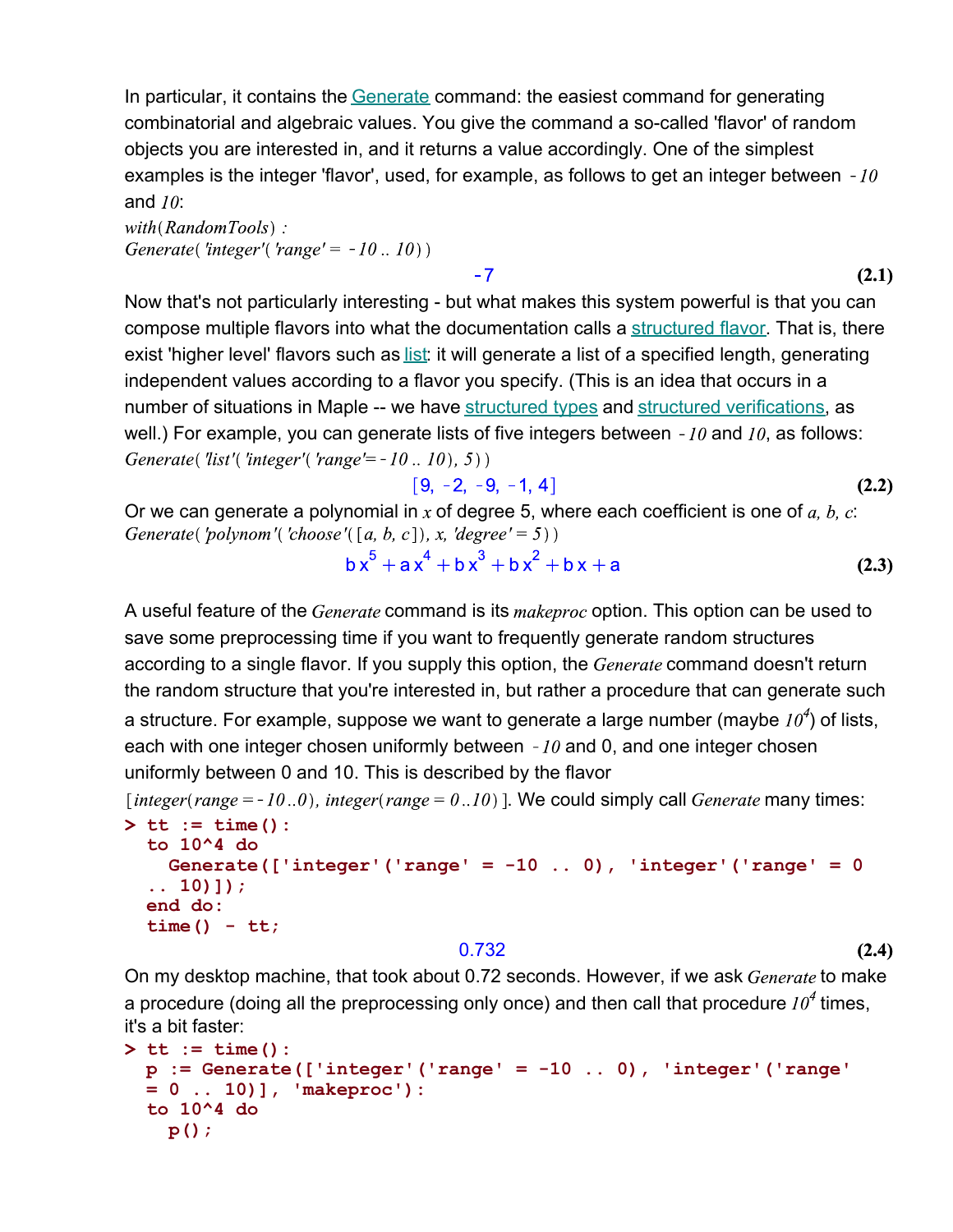```
end do:
time() - tt;
```
#### 0.529

About 0.56 seconds. It would be a tiny bit faster if we generate all these lists in one big list; we can do that as follows:

```
> 
tt := time():
 Generate('list'(['integer'('range' = -10 .. 0), 'integer'
  ('range' = 0 .. 10)], 10^4)):
 time() - tt;
```
0.556

**(2.6)**

However, as we will see in a bit, these methods are still most useful for their convenience, rather than their performance.

### **Numbers**

The best code for generating pseudorandom numbers according to a probability distribution is in the *Statistics* package. The **Sample command takes a probability distribution or random** variable, and a requested number of values, and creates a Vector (or Matrix or Array) and fills it with the generated numbers. Here's an example, generating 3 numbers uniformly in the interval from 0 to 1:

```
with (Statistics):
Sample('Uniform'(0, 1), 3)
```
 $\mid$  0.302160150919349 0.107134882186657 0.0718947197794679  $\mid$ 

**(3.1)**

For a more complicated example, you can define a random variable and then generate samples of functions of that variable. For example, if  $Z$  is distributed according to the chi-

```
squared distribution with parameter 2, then we can generate samples of \sqrt[3]{Z} as follows:
Z := RandomVariable( 'ChiSquare'(2) ) :s := Sample(\sqrt[3]{Z}, 1000):
Historyram(s)
```
**(2.5)**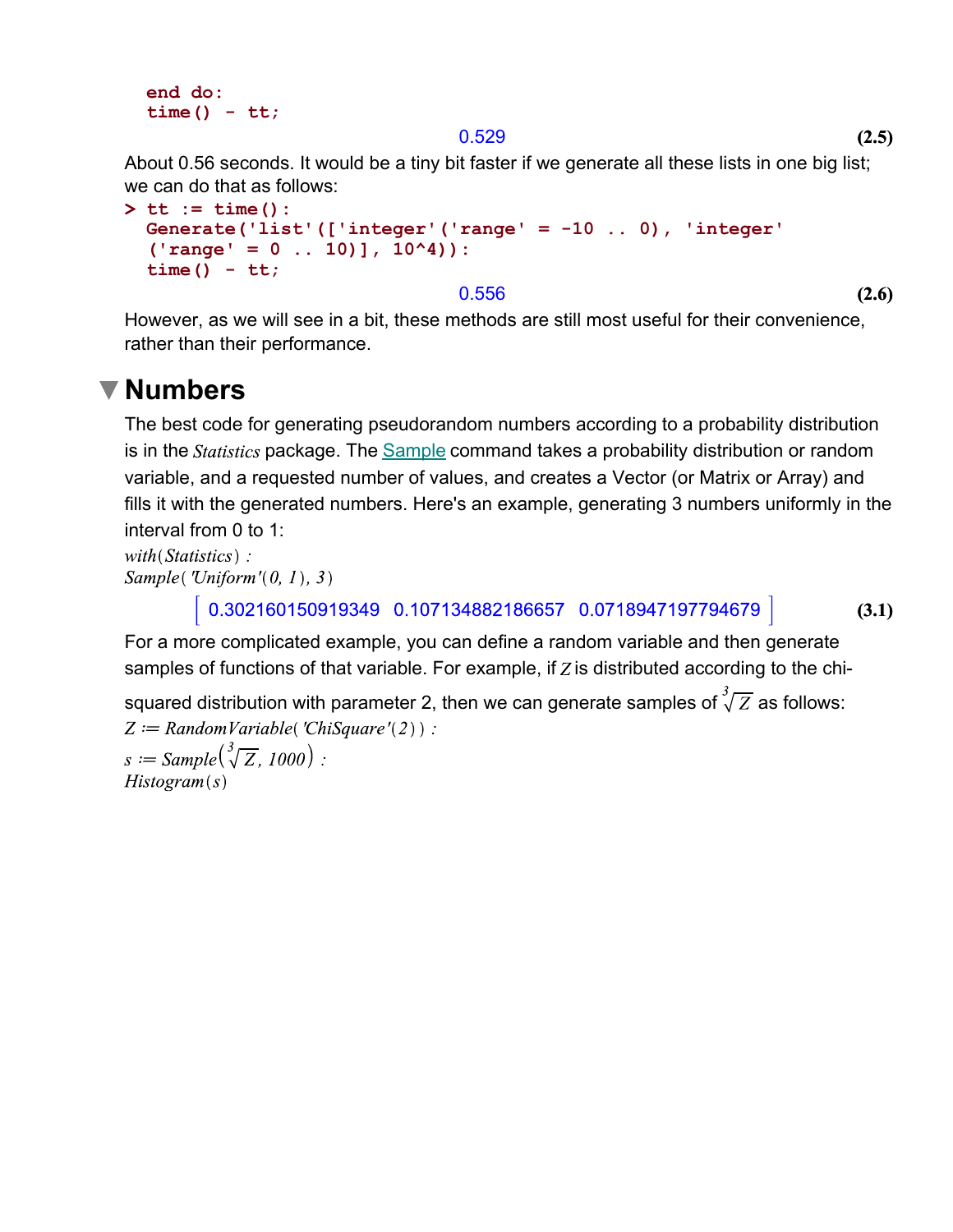

If you want only a single number, you can of course index the resulting Vector by the number 1.

```
Sample('Uniform'(0, 1), 1)[1]
```
### 0.769150119312673

**(3.2)**

However, if you do this many times, there is quite a bit of overhead. Let's see how much exactly.

```
(3.4)
                                                                         (3.3)
> 
tt := time():
> 
tt := time():
  to 10^4 do
     Sample('Uniform'(0, 1), 1)[1];
 end do:
  time() - tt;
                                 3.652
  Sample('Uniform'(0, 1), 10^4):
  time() - tt;
                                  0.
```
On my desktop machine, I sometimes get a result of 0 seconds, sometimes of 0.004. Overall, it looks like this is a speedup by more than a factor 1000; quite substantial indeed!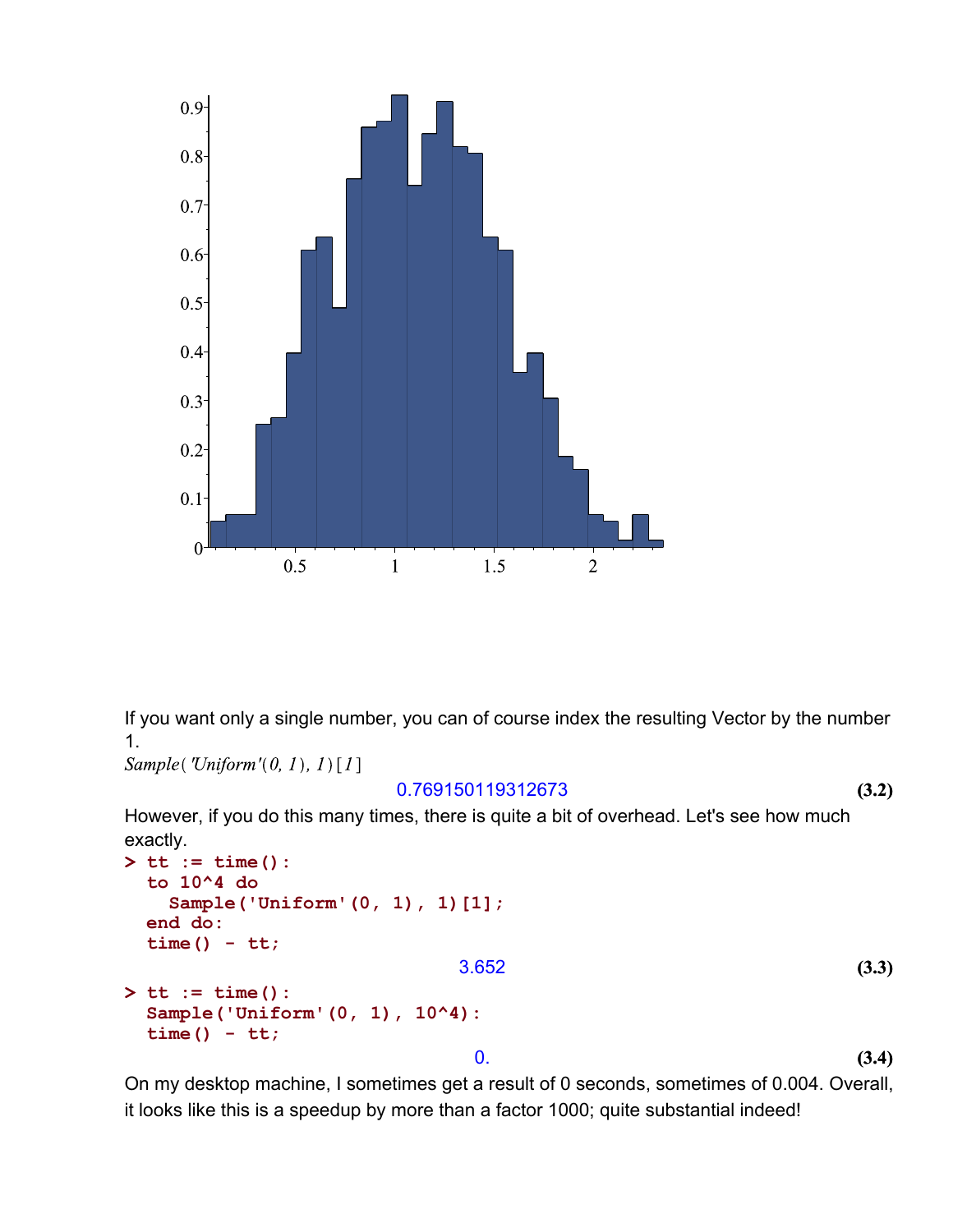The Sample help page explains a few more calling sequences for situations where you really want to squeeze the last bit of performance out of your computer: one that can fill a preexisting Vector, which can help in reducing garbage collection time, and another that returns a procedure, similar to the makeproc option to the Generate command in the RandomTools package. But for most situations, the techniques we've discussed so far are enough.

As a final application, let us set about reproducing the same list of lists we saw in the section about the *RandomTools* package:  $10^4$  lists of 2 elements each where the first is a uniformly generated integer from  $-10$  to 0, and the second from 0 to 10. The  $Sample$  command can only generate Vectors, Matrices, and Arrays, not lists; so we will generate a  $10^4 \times 2$  Matrix, and convert it to the desired list of lists at the end. Also, we can supply Sample with only a single distribution at a time, but that's not a problem: we will generate 20000 numbers from 0 to 10, and then flip the sign of half of them. Another issue is that the data type is float for all values coming out of the *Sample* command; we will fix that at the same time. The final code looks like this:

```
> 
tt := time():
     m := Sample('DiscreteUniform'(0, 10), [10^4, 2]);
     m[..., 1] := -m[..., 1];m := Matrix(m, 'datatype'='integer'[4]);
     result := convert(m, 'listlist'):
     time() - tt;
                                                      m := \left[ \begin{array}{c} \text{10000 x 2 Matrix} \\ \text{Data Type: float}_{8} \\ \text{Storage: rectangular \\ Order: Fortran\_order} \end{array} \right]<br>
m_{(\text{)},\text{ },\text{ }1} := \left[ \begin{array}{c} \text{1 .. 10000 Vector}_{\text{column}} \\ \text{Data Type: float}_{8} \\ \text{Storage: rectangular \\ \text{Order: Fortran\_order} \end{array} \right]0000 \times 2 Matrix
                                                                 m:=\left[\begin{array}{c} 10000 \times 2 \text{ Matrix} \\ \text{Data Type: integer}_4 \\ \text{Storage: rectangular \\ \text{Order: Fortran\_order} \end{array}\right]
```
0.040

**(3.5)**

We see that this method is a bit more work than the one using  $RandomTools$ , but it is a lot faster.